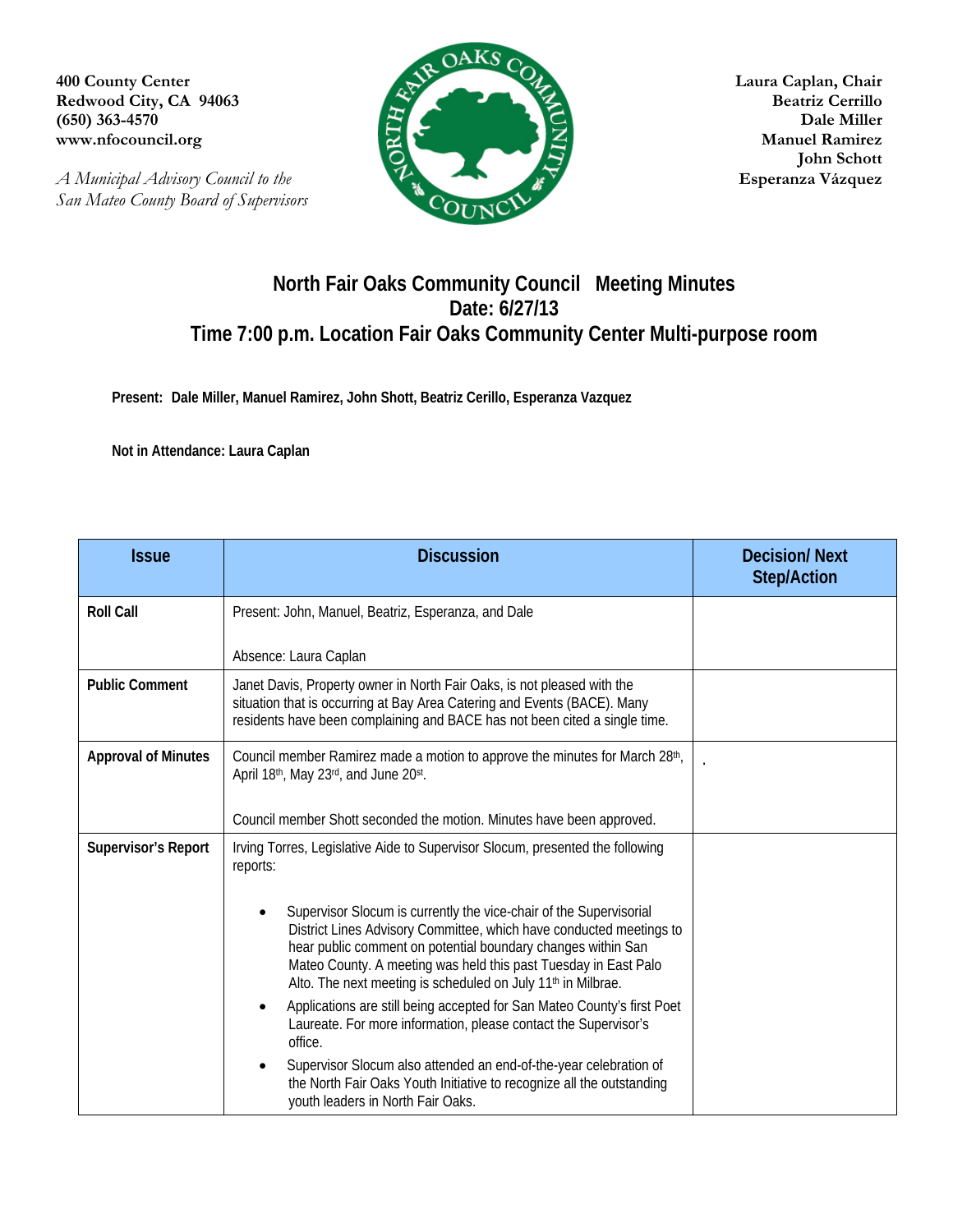| <b>Issue</b>                      | <b>Discussion</b>                                                                                                                                                                                                                                                                                                                                                                                                                                                                                                                                                                                                                                                                                                                                                                                                                                                                                                                                                                                                                                                                                                                                                                                                                                                 | <b>Decision/Next</b><br><b>Step/Action</b>                                                           |
|-----------------------------------|-------------------------------------------------------------------------------------------------------------------------------------------------------------------------------------------------------------------------------------------------------------------------------------------------------------------------------------------------------------------------------------------------------------------------------------------------------------------------------------------------------------------------------------------------------------------------------------------------------------------------------------------------------------------------------------------------------------------------------------------------------------------------------------------------------------------------------------------------------------------------------------------------------------------------------------------------------------------------------------------------------------------------------------------------------------------------------------------------------------------------------------------------------------------------------------------------------------------------------------------------------------------|------------------------------------------------------------------------------------------------------|
|                                   | The next office hours will be held at the Siena Youth Center on July<br>٠<br>10th and July17th.<br>Supervisor Slocum attended a "Drink Water First" celebration at<br>McKinley Institute of Technology. Newly installed hydration stations<br>were put in place at the school. Thanks to a generous gift of \$50,000<br>from Coca-Cola was made possible to install hydration stations at all<br>16 of Redwood City's schools.                                                                                                                                                                                                                                                                                                                                                                                                                                                                                                                                                                                                                                                                                                                                                                                                                                    |                                                                                                      |
| <b>Council Members'</b><br>Report | Council member Ramirez acknowledged that the North Fair Oaks Clean-Up<br>event was a huge success and as a result of their efforts, the community picked<br>up 4000 pounds of trash and more than 300 people participated in the event. A<br>special thanks was given to Irving Torres, who coordinated the event.                                                                                                                                                                                                                                                                                                                                                                                                                                                                                                                                                                                                                                                                                                                                                                                                                                                                                                                                                |                                                                                                      |
| <b>Sheriff's Report</b>           | Lt. Reid reported the following:<br>With regards to massage parlors: during the past 60 days there have<br>been 5 suspensions of licenses, three five-day suspensions, and two<br>15 day suspensions, all which carried a \$1500 fine. The majority of<br>violations were business code violations.<br>Last week the Sheriff's Office arrested two juveniles for burglary, south<br>of 5 <sup>th</sup> Ave.<br>Towed five abandoned vehicles in the North Fair Oaks Area during the<br>$\bullet$<br>month of May. Parking violation down this month due to staffing issue.<br>46 citations, 45 arrests, 116 police reports, and one DUI arrest.<br>Gang Task Force made ten arrest and three of which were in the North<br>Fair Oaks area.<br>CSA-8 funds are allocated towards two deputies, SAL, CARON, and<br>Community School resource officer.<br>August 25th is the North Fair Oaks Community Festival.<br>A question was asked: how many license plates readers are deployed in North<br>Fair Oaks?<br>Lt. Reid responded that he doesn't know.<br>A question was asked about fireworks in North Fair Oaks and if additional<br>deputies will be deployed during the fourth of July?<br>Lt. Reid said that they would not be deploying any additional men. | Lt. Reid will scheduled a time for<br>CARON to present to the council<br>and talk about the program. |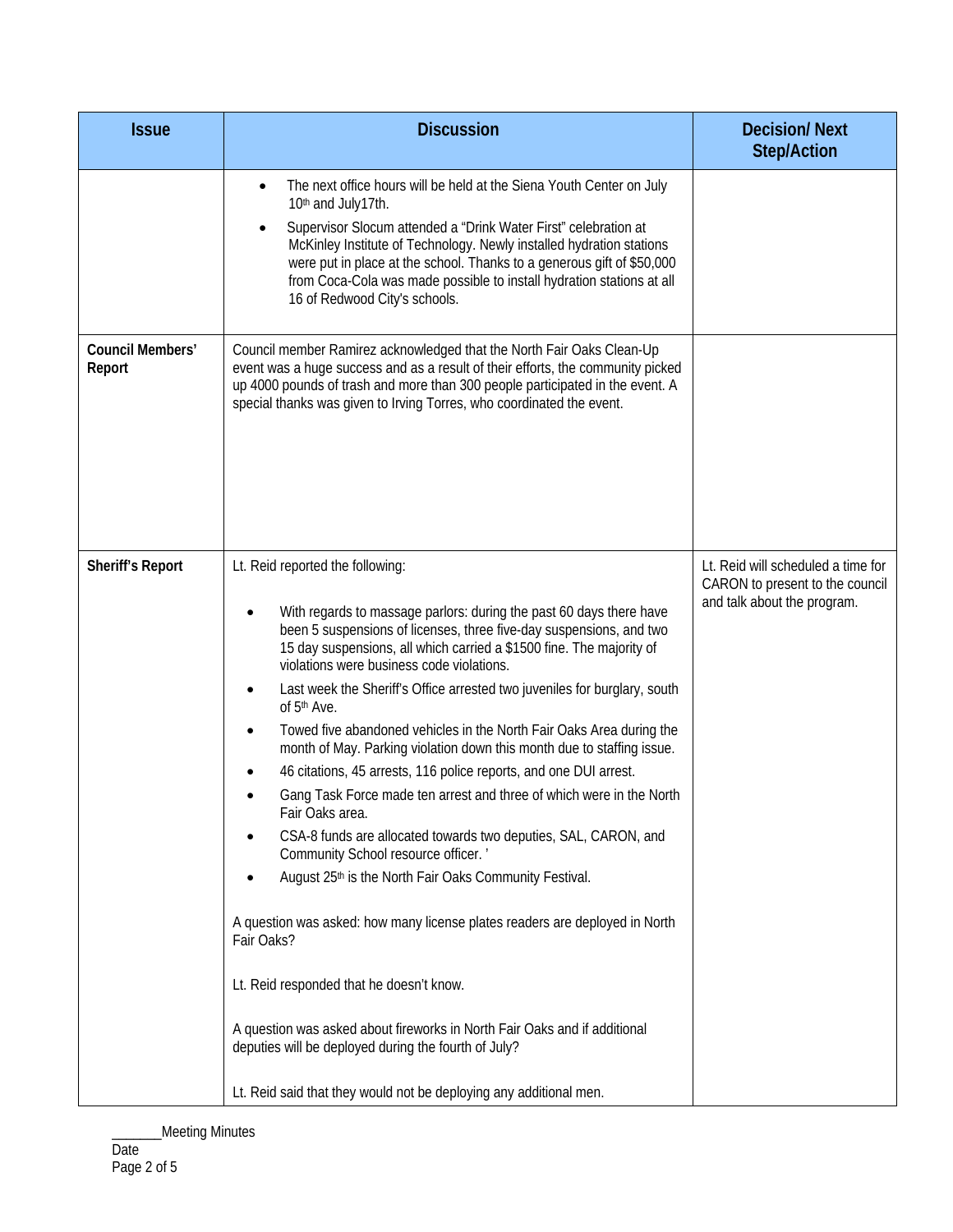| <b>Issue</b>                                      | <b>Discussion</b>                                                                                                                                                                                                                                                                                                                                                                                                                                                                                                                                           | <b>Decision/Next</b><br><b>Step/Action</b> |
|---------------------------------------------------|-------------------------------------------------------------------------------------------------------------------------------------------------------------------------------------------------------------------------------------------------------------------------------------------------------------------------------------------------------------------------------------------------------------------------------------------------------------------------------------------------------------------------------------------------------------|--------------------------------------------|
|                                                   |                                                                                                                                                                                                                                                                                                                                                                                                                                                                                                                                                             |                                            |
| California Highway<br>Patrol                      | Captain Maskarich reported the following:                                                                                                                                                                                                                                                                                                                                                                                                                                                                                                                   |                                            |
|                                                   | There has been a slight increase in car collisions, also an increase in DUI<br>arrests.<br>The Highway Patrol deploys more officers during weekends. Please call if you<br>suspect someone is driving unsafely.                                                                                                                                                                                                                                                                                                                                             |                                            |
|                                                   | License plate readers are getting processed at specific locations in North Fair<br>Oaks and not patrol cars in Redwood City.                                                                                                                                                                                                                                                                                                                                                                                                                                |                                            |
|                                                   | Step Program is a traffic enforcement program between the Sheriff and<br>California Highway Patrol. Public awareness and community outreach are the<br>main focuses.                                                                                                                                                                                                                                                                                                                                                                                        |                                            |
|                                                   | Please be safe and don't drink and drive.                                                                                                                                                                                                                                                                                                                                                                                                                                                                                                                   |                                            |
|                                                   | Council member Shott asked if there has been an increase in auto thefts.                                                                                                                                                                                                                                                                                                                                                                                                                                                                                    |                                            |
|                                                   | Captain Maskarich responded that auto thefts are rising and the vehicle theft<br>task force is working to identify the cause.                                                                                                                                                                                                                                                                                                                                                                                                                               |                                            |
|                                                   | Council member Ramirez asked if there is a pattern in the auto thefts.                                                                                                                                                                                                                                                                                                                                                                                                                                                                                      |                                            |
|                                                   | Maskarich responded said that it depends on the vehicles and mainly older car<br>models are being targeted. Please lock your doors and close up your windows.                                                                                                                                                                                                                                                                                                                                                                                               |                                            |
| North Fair Oaks Plan<br>Measure A Fund<br>Request | Will Gibson, Planning and Building, requested a recommendation on the<br>following request:                                                                                                                                                                                                                                                                                                                                                                                                                                                                 |                                            |
|                                                   | Welcome to North Fair Oaks signs, which will give the community<br>identity.<br>Putting Anti-dumping signs at eight potential locations in North Fair<br>٠<br>Oaks.<br>Renew contract with the North Fair Oaks communication coordinator<br>Middlefield Road improvement, which will include analysis and<br>٠<br>extension of public outreach and design of the actual improvements.<br>The estimated total cost for the improvements is nine million.<br>Bike share pods, of which seven will be establish in Redwood City<br>and one in North Fair Oaks. |                                            |
|                                                   | Will also mentioned that the request would be presented to the Board of<br>Supervisors on July 9th.                                                                                                                                                                                                                                                                                                                                                                                                                                                         |                                            |

\_\_\_Meeting Minutes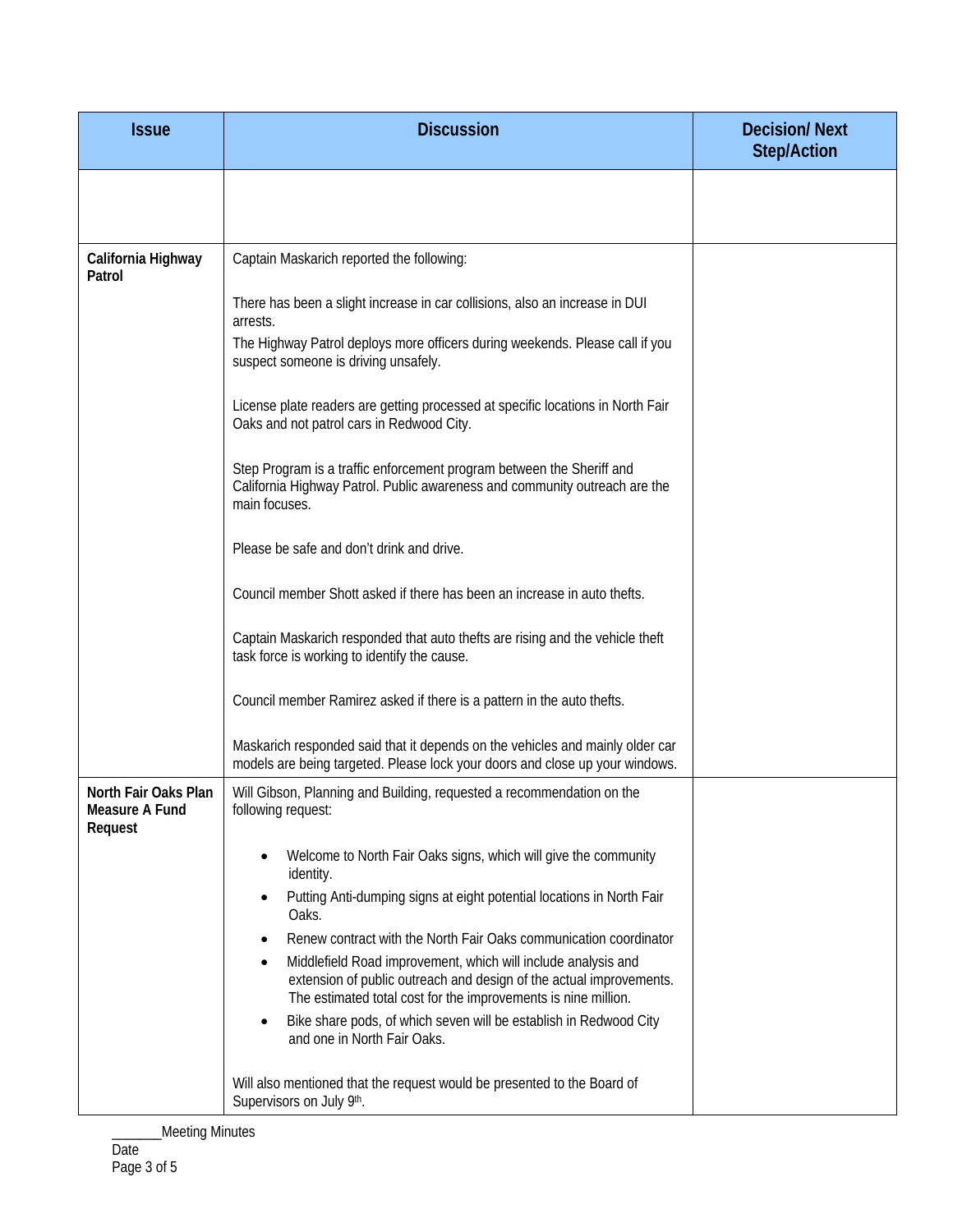| <b>Issue</b>       | <b>Discussion</b>                                                                                                                                                                                                                                                                                                                                                                                              | <b>Decision/Next</b><br><b>Step/Action</b> |
|--------------------|----------------------------------------------------------------------------------------------------------------------------------------------------------------------------------------------------------------------------------------------------------------------------------------------------------------------------------------------------------------------------------------------------------------|--------------------------------------------|
|                    | Council member Shott asked Will to explained how Measure A funds are<br>allocated.                                                                                                                                                                                                                                                                                                                             |                                            |
|                    | Will said that there are no specific allocation for the community. List is being<br>complie from the requests and no specific area perceived needed                                                                                                                                                                                                                                                            |                                            |
|                    | A comment was made that the bike share pod would not benefit North Fair<br>Oaks and the putting up signs is a bad idea.                                                                                                                                                                                                                                                                                        |                                            |
|                    | Council member Shott felt that the report presented to the council is long and<br>outstanding. He is troubled by the report and would like to see a concrete list.                                                                                                                                                                                                                                             |                                            |
|                    | A member from the audience stated that looking at zoning should be priority<br>number one. If these requests are approved and in 20-30 years from now<br>zoning changes then all the money will have been wasted. Code enforcement<br>should also go on the list.                                                                                                                                              |                                            |
|                    | Council member Ramirez stated that security cameras are the best solution to<br>combat illegal dumping should be added to the request.                                                                                                                                                                                                                                                                         |                                            |
|                    | Council member Ramirez made a motion to approve the request for Measure A<br>funds. Councilmember Vasquez seconded the motion.                                                                                                                                                                                                                                                                                 |                                            |
|                    | Council member Cerillo, Ramirez, and Vazquez approved the request.<br>Council member John Shott voted no.<br>Council member Miller abstained.                                                                                                                                                                                                                                                                  |                                            |
| SportsHouse Update | Summer Burlingson, Planning and Building, presented an update on the indoor<br>sports facility on 5 <sup>th</sup> Ave and Edison Way. She informed the Council that is a<br>providing a six-month update after a request was made by the council, at a<br>previous meeting, to go over their administrative review and answer any<br>questions that may have about the report, which was given to the council. |                                            |
|                    | Council member Ramirez asked the audience for their opinion on SportsHouse.<br>A member from the audience stated that parking has been an issue around the<br>area. The person stated they can't find any parking and most of the cars parked<br>on Edison Way are customers from Sports House.                                                                                                                |                                            |
|                    | The owner of SportsHouse was present at the meeting and stated that he will<br>work with the customers to inform them about parking inside the lot. He also<br>said that he would work to develop signs as a way to keep the customers from<br>parking on Edison.                                                                                                                                              |                                            |
|                    | Council member Ramirez also pointed out that noise is another issue, with<br>games ending late at night, the neighborhood could hear the whistles and<br>people talking late at night.                                                                                                                                                                                                                         |                                            |

\_\_\_Meeting Minutes